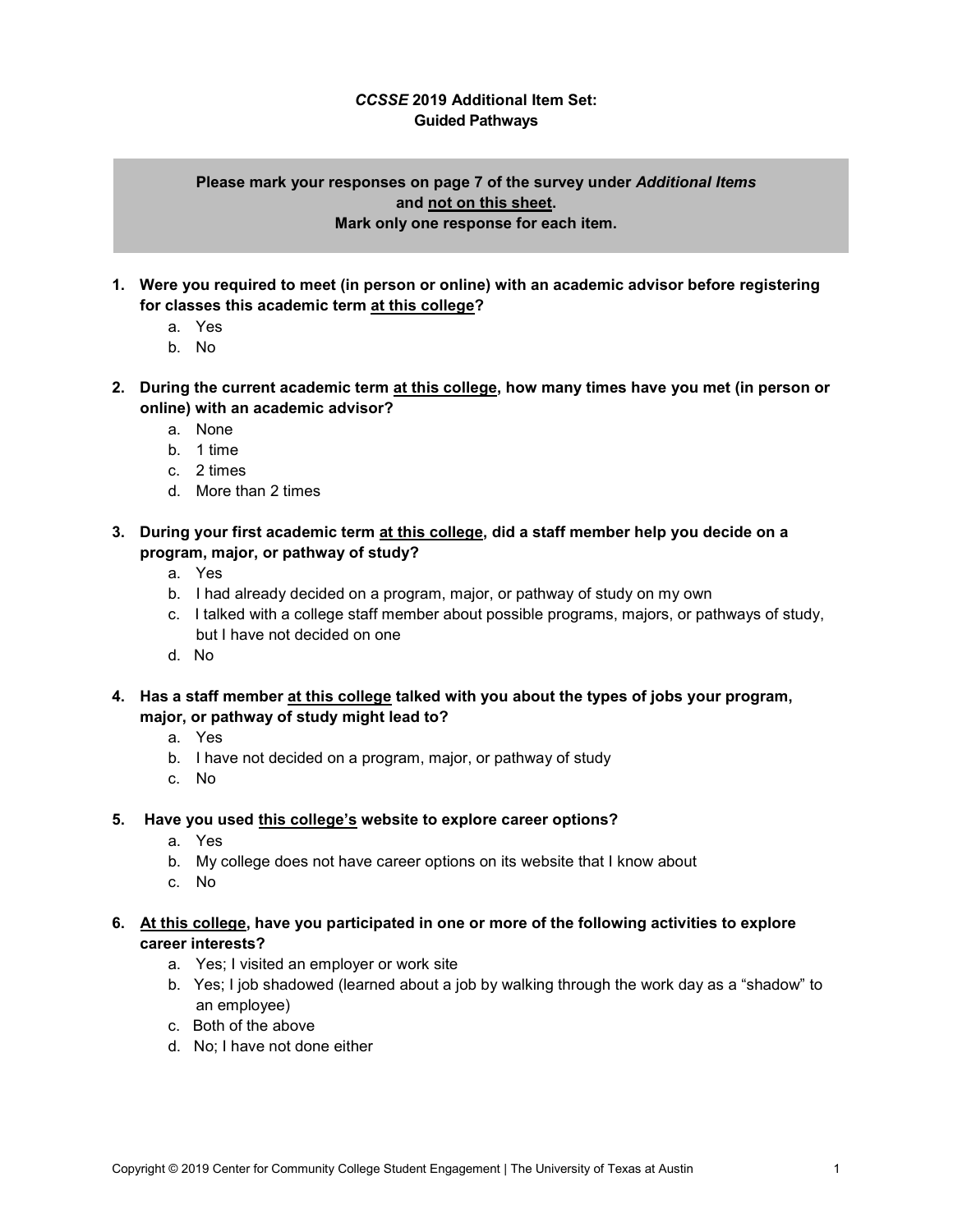- **7. Has a staff member at this college talked with you about how long it will take to complete your certificate or degree?**
	- a. Yes
	- b. I plan to transfer without completing a certificate or degree
	- c. I am not seeking a certificate or degree
	- d. No
- **8. Has a staff member at this college talked with you about the total cost to complete your certificate or degree?**
	- a. Yes
	- b. I plan to transfer without completing a certificate or degree
	- c. I am not seeking a certificate or degree
	- d. No
- **9. Has a staff member at this college talked with you about which credits will transfer toward your intended program or major at the four-year institution of your choice?**
	- a. Yes
	- b. I am not planning to transfer
	- c. I plan to transfer, but have not chosen a 4-year institution
	- d. I have not decided on a program, major, or pathway of study at this college
	- e. No
- **10. Has a staff member at this college talked with you about the overall process for transferring to a four-year institution (application, financial aid)?**
	- a. Yes
	- b. I am not planning to transfer
	- c. No
- **11. Has a staff member at this college talked with you about your commitments outside of school (work, children, dependents, etc.) to help you decide if you could take a full-time course load?**
	- a. Yes
	- b. No
- **12. At this college, all the courses I have needed to take have been available when and where I needed them.**
	- a. Strongly agree
	- b. Agree
	- c. Disagree
	- d. Strongly disagree
- **13. At this college, are you required to follow an academic plan that specifies which courses you are required to take?**
	- a. Yes
	- b. I do not have an academic plan
	- c. No